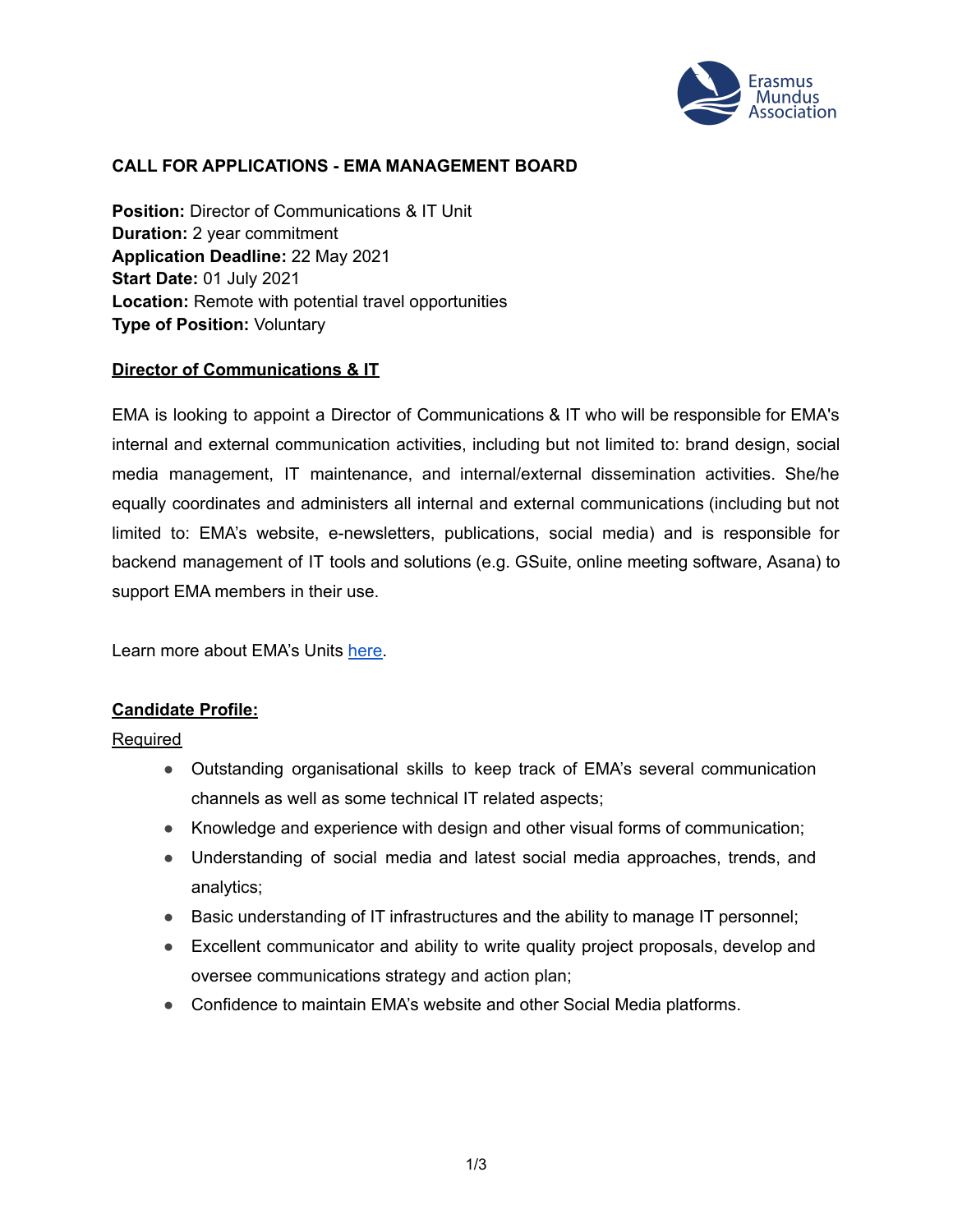### Preferred

- Degree in communications, marketing, public relations, journalism and/or other related field;
- Experience working in media & IT and/or in a public relations and/or communications environment;
- Strong command of graphic design fundamentals, typography, grids, layout, colour and communicate ideas through graphics, photography or illustration is a plus;
- Able to handle confidential matters and material; GDPR knowledge is an advantage;
- Experience working remotely and/or managing remote teams.

## **Responsibilities:**

- Oversee EMA's Communication and IT related tasks, manage large team of volunteers;
- Create and execute an internal and external communications strategy that all EMA members and volunteers can refer to;
- Support all EMA Management Board Units through the effective communication of their goals, projects and achievements (e.g. with the help of a Marketing Calendar);
- Plan, monitor, and report on progress, take appropriate follow-up actions, and analyze EMA's communication strategy and its outcomes;
- Maintain EMA's website;
- Support the production of promotional material and online content;
- Provide continuous IT support, e.g. for GSuite, the website and other tools.

*For detailed objectives and functions of the Communications & IT Unit, refer to EMA's [Internal](https://www.em-a.eu/documents) [Regulations](https://www.em-a.eu/documents), clause 2.*

## **Potential Benefit**

The position is on a volunteer basis, and you will be able to:

- **●** Gain international multidisciplinary experience in non-profit organization management;
- **●** Develop a strategic mindset and leadership skills;
- **●** Develop a profound understanding of EU Higher education and political landscape;
- **●** Contribute towards addressing societal challenges and be a positive influencer;
- **●** An inclusive and friendly work environment;
- **●** Access to a unique network and other services;